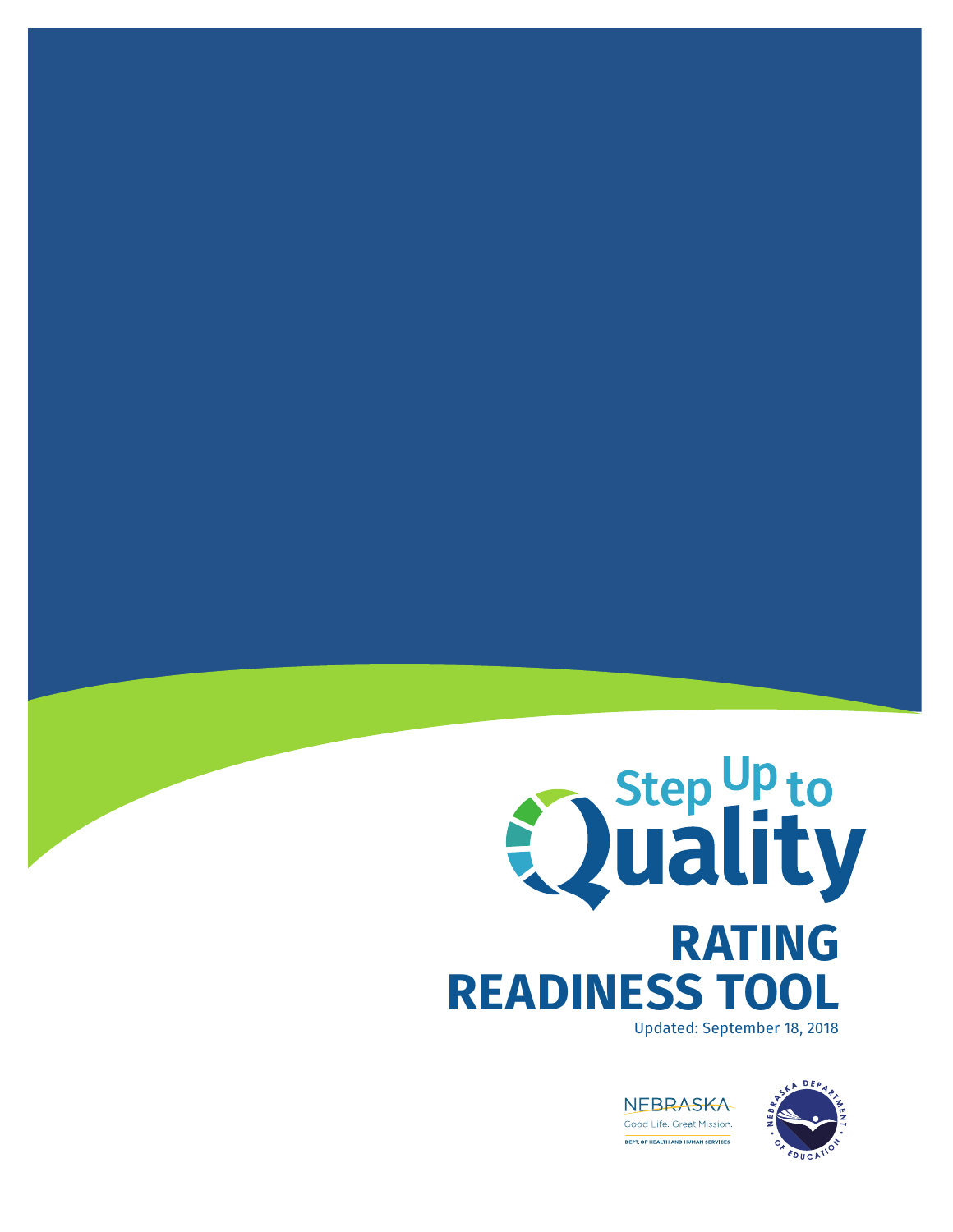### **Purpose**

The Step Up to Quality Rating Readiness Tool (RRT) is your official request for an on-site observation and rating review. You complete this form to note the indicators you wish to have evaluated for the Step 3 - 5 observation and rating review process.

### **Instructions**

Choose at least one indicator in each Quality Standard area. Place a checkmark or X in the corresponding "Ready for Rating" column for all indicators you wish to have considered for rating. Do not make marks or notations near any indicators you are not selecting for review (leave them blank). Any indicator which does not contain a checkmark or X noted in the boxes of the corresponding "Ready for Rating" column will not be reviewed at the Rating Review visit, and no points will be earned for those indicators.

All programs are required to select the Environment Rating Scale (ERS) Observation OR Classroom Assessment Score System (CLASS) Observation within Quality Standard 1. The ERS is available to home-based and centerbased programs. CLASS is available only to center-based programs.

The entire RRT must be completed upon submission. Describe where the evidence or documentation can be found for your selected indicators. Once you have submitted your Rating Readiness Tool, no changes may be made.

Note: The RRT should describe where materials are located in your program. Observers and Rating Reviewers will make every effort not to disrupt your regular program activities during their site visits.

# **File of Supporting Materials**

The file of supporting materials includes the RRT as well as other documents that you submit for consideration during the rating/observation process. Examples of materials include maps of the facility, teacher schedules, classroom schedules, and parent consent forms.

### **Rating Cycle**

You can request an on-site observation and rating review once per year (based on the date printed on your last certificate) if you are ready to move up a step.

Step ratings expire on the following schedule:

- Step 3 every two years
- Step 4 every two years
- Step 5 every five years

Programs must submit a Rating Readiness Tool and have it approved no later than the month prior to their rating expiration date, or they will return to a Step 2 rating. School district, Head Start and/or accredited programs will return to a Step 3 rating.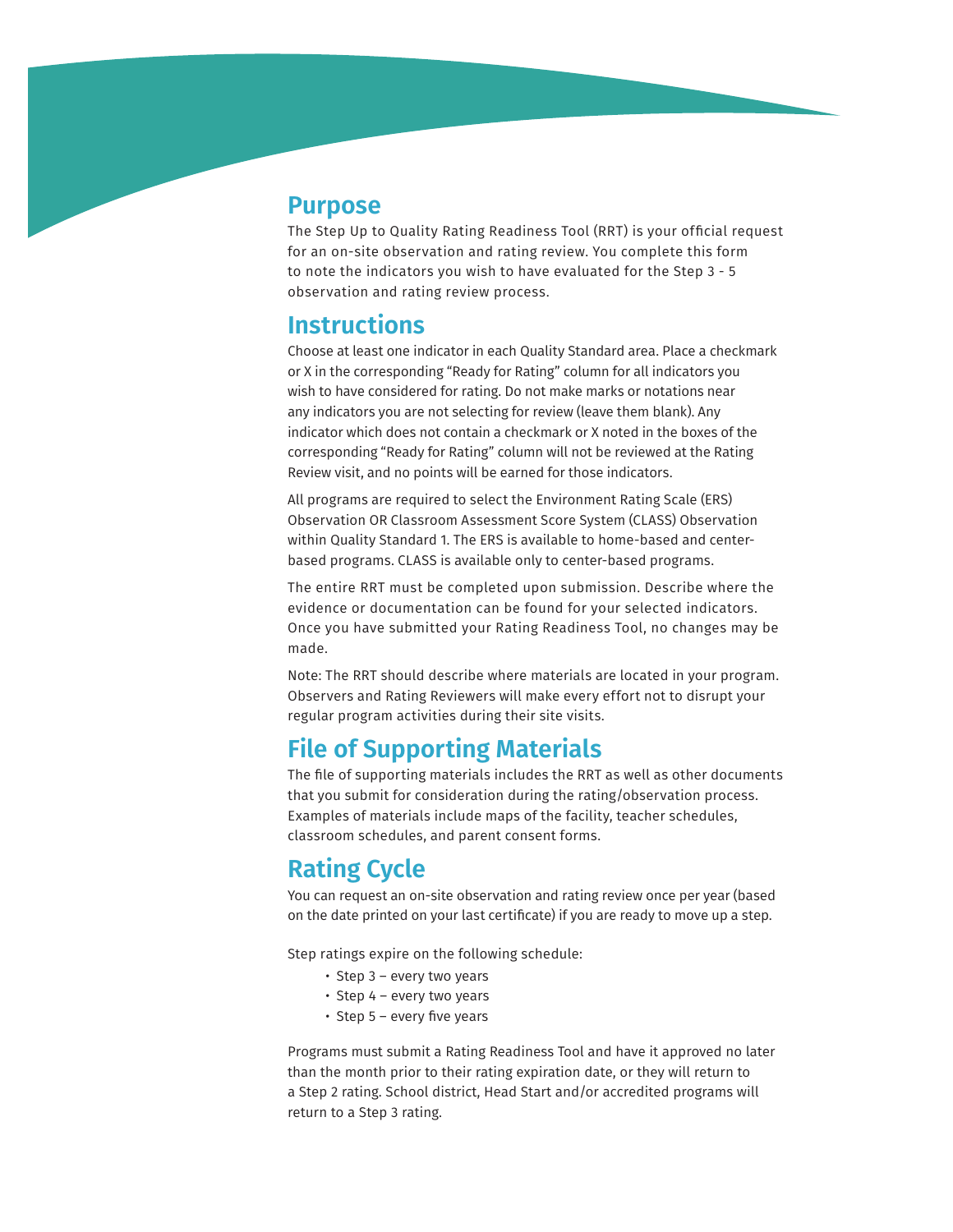Return to: Nebraska Department of Education Office of Early Childhood PO Box 94987 Lincoln, NE 68509

# **Site Information**

Complete the following with site information as listed in the Nebraska Early Childhood Professional Record System.

Site Name:

Site Address:

Site's Primary contact name, phone & email:

Coach name (if applicable):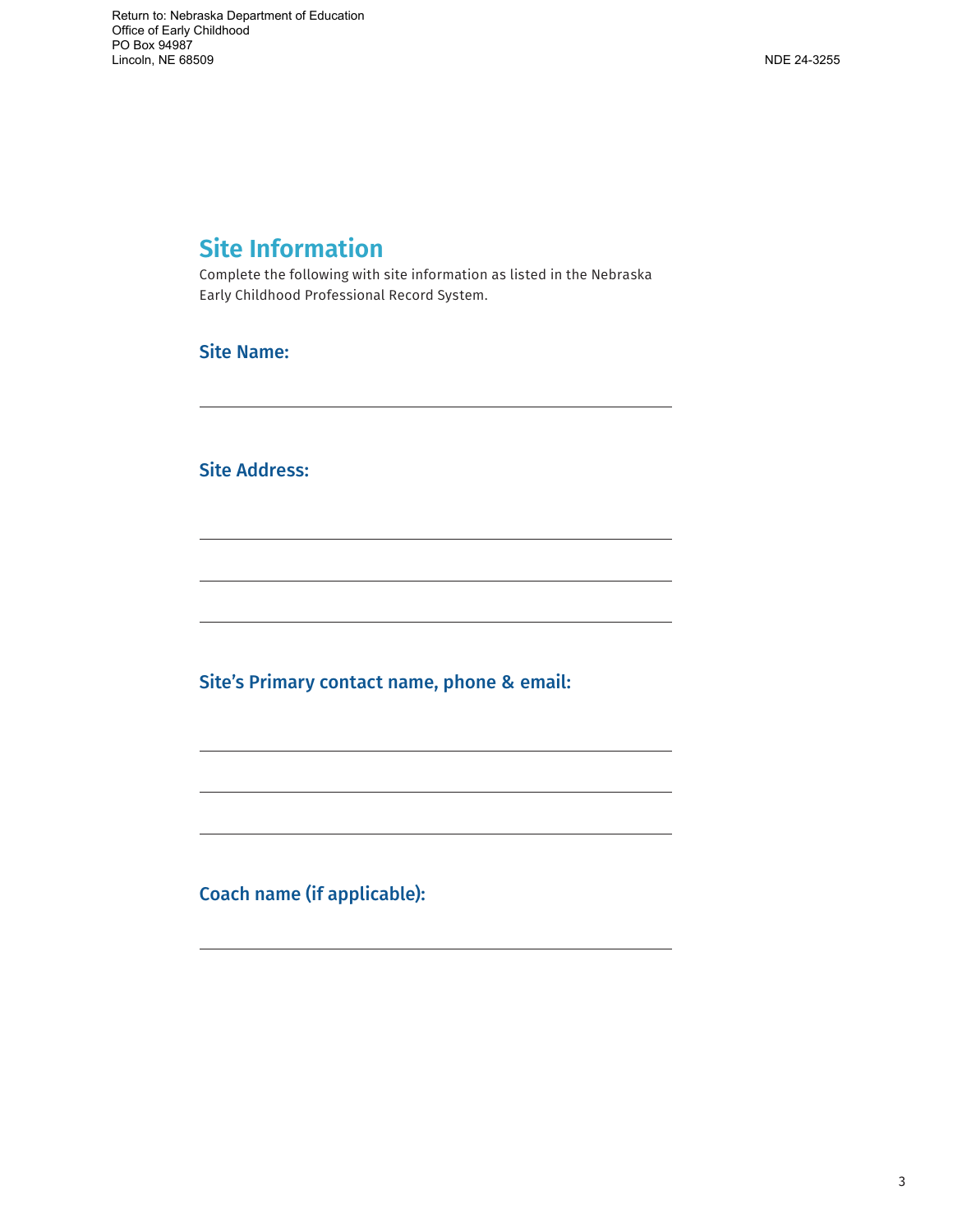| <b>Requirements for Documentation Review</b>                                                                                                              | <b>Placed in File of</b><br><b>Supporting Materials</b> |
|-----------------------------------------------------------------------------------------------------------------------------------------------------------|---------------------------------------------------------|
| Location of supporting materials file (the RRT should be kept in your file<br>of supporting materials)                                                    |                                                         |
| Map of facility which notes the location of curricular files, staff files, and<br>children's files                                                        |                                                         |
| Copies of signed parent consent forms, organized by classroom, for child<br>files to be potentially selected for review by Step Up to Quality             |                                                         |
| Copy of parent handbook, staff handbook, and other relevant policy<br>documents to be considered                                                          |                                                         |
| Copy of teacher schedules                                                                                                                                 |                                                         |
| Location of child records noting the date of enrollment and birth date of<br>each child in the program                                                    |                                                         |
| Copies of classroom schedules indicating when activities may be<br>occurring in a different area, such as outside time                                    |                                                         |
| List of children whose files should not be considered, organized by<br>classroom (exclude children who have been in the program for less than<br>90 days) |                                                         |
| <b>Quality Action Plan and/or Action Planning Documents</b>                                                                                               |                                                         |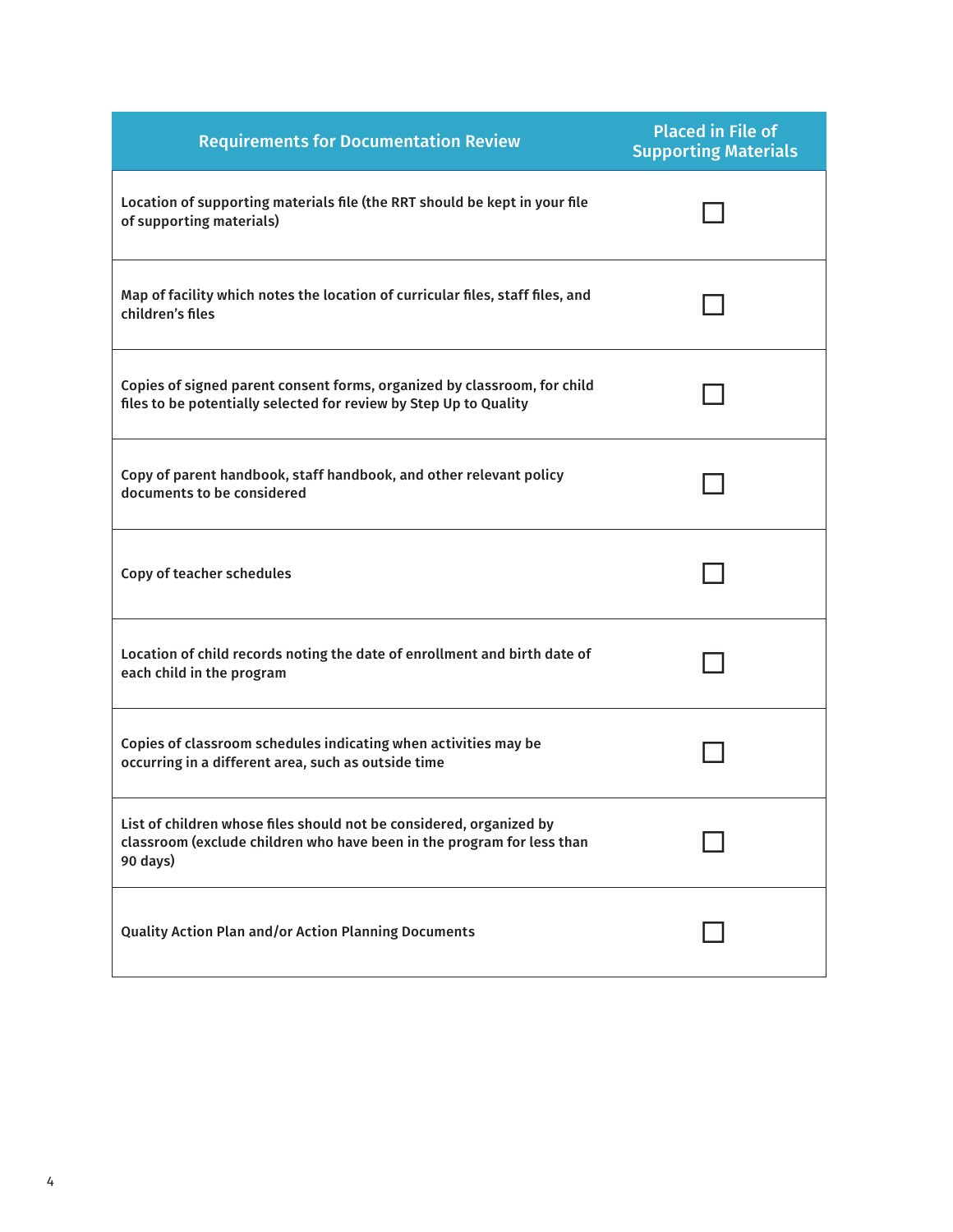# **QUALITY STANDARD 1: LEARNING ENVIRONMENTS, PROGRAM CURRICULUM, AND INTERACTIONS**

1A: Child Care Centers (56 Points)/Family Child Care Homes (38 Points) 1B: Curriculum, Learning and Staff Supports (10 Points)

| <b>Quality Indicator</b>                                                                                                                                         | <b>Evidence</b>                                                                                                                                                                      | <b>Points</b>  | <b>Ready</b><br>for<br><b>Rating</b> | <b>List Location of</b><br>evidence |
|------------------------------------------------------------------------------------------------------------------------------------------------------------------|--------------------------------------------------------------------------------------------------------------------------------------------------------------------------------------|----------------|--------------------------------------|-------------------------------------|
| 1A. Training                                                                                                                                                     |                                                                                                                                                                                      |                |                                      |                                     |
| 1. The program lead designee<br>attends the Introduction<br>to the Environment Rating<br>Scale training.                                                         | Certificate of<br>Completion                                                                                                                                                         | 1              |                                      |                                     |
| 2. The program lead designee<br>attends the Practice Using<br>the Environment Rating<br>Scale training.                                                          | Certificate of<br>Completion                                                                                                                                                         | 1              |                                      |                                     |
| 3. The program lead designee<br>attends the Introduction to<br>the CLASS training.                                                                               | Certificate of<br>Completion                                                                                                                                                         | 1              |                                      |                                     |
| 4. The program lead designee<br>attends the CLASS<br><b>Observation training.</b>                                                                                | Certificate of<br>Completion                                                                                                                                                         | 1              |                                      |                                     |
| 5. The program lead designee<br>completes Go NAP SACC training.                                                                                                  | Certificate of<br>Completion                                                                                                                                                         | 1              |                                      |                                     |
| 1A. Quality Action Plan (based on self-assessment)                                                                                                               |                                                                                                                                                                                      |                |                                      |                                     |
| 6. The program lead designee<br>completes a Quality Action<br>Plan based upon the ERS<br>self-assessment.                                                        | Copy of ERS self-<br>assessment and<br>Quality Action Plan<br>are available for<br>review.                                                                                           | 2              |                                      |                                     |
| 7. The program lead designee<br>completes a Quality Action<br><b>Plan based upon CLASS</b><br>self-assessment. (not<br>applicable for Family Child<br>Care Home) | Copy of CLASS self-<br>assessment and<br>Quality Action Plan<br>are available for<br>review.                                                                                         | 2              |                                      |                                     |
| 8. The program lead designee<br>completes an Action<br><b>Planning Document based</b><br>upon the Go NAP SACC<br>Pre Self-Assessment.                            | Pre Self-Assessment<br>completed and Action<br>Plan document<br>uploaded on Nebraska<br>Go NAP SACC site.<br>Subsequent re-ratings<br>may require a revised<br>Action Plan document. | $\overline{2}$ |                                      |                                     |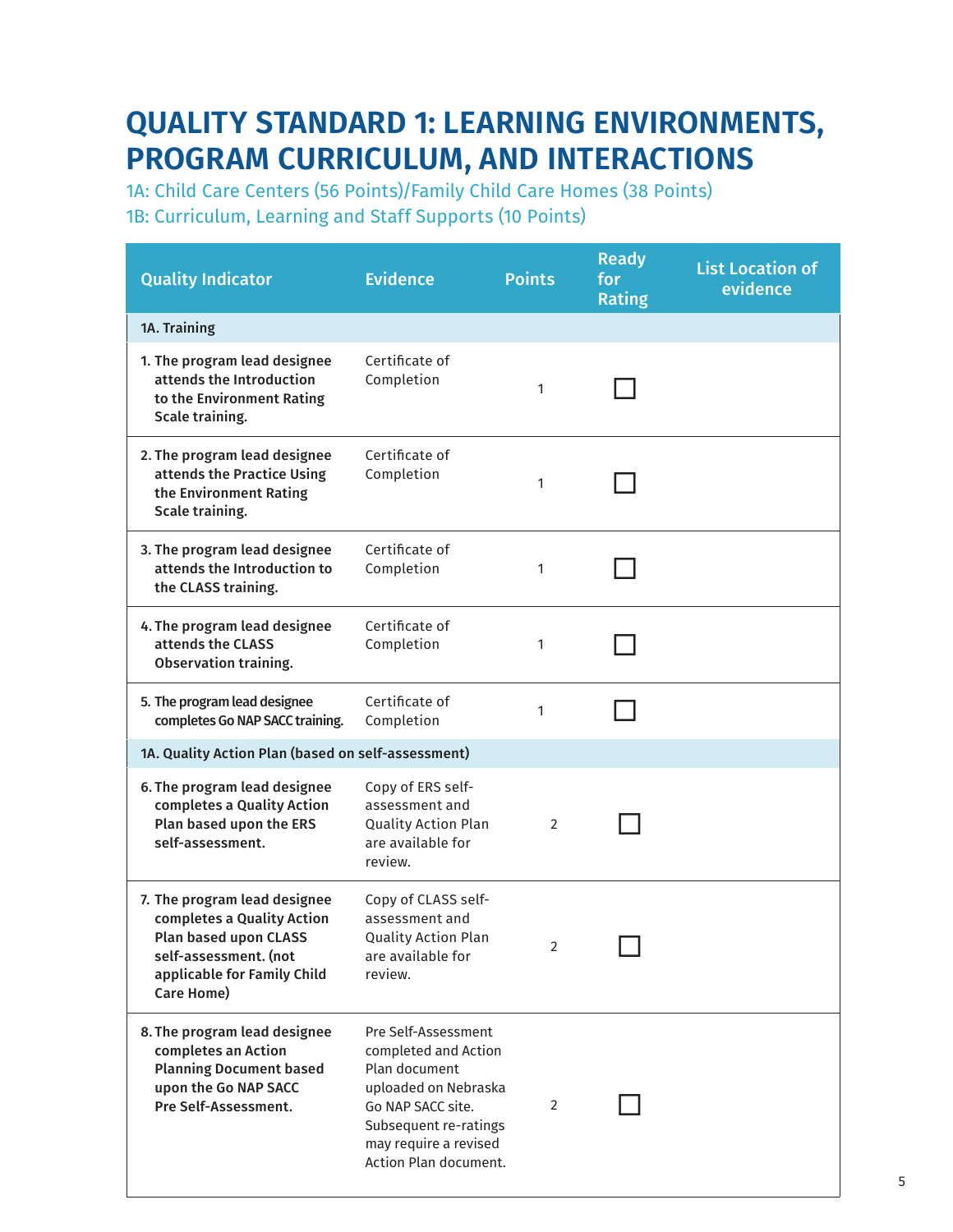| 1A. Observations                                                                                                                                                                                                                                                                                                                                                                                                                                                                                                                                                                                                                                                                                                                                                                               |                                                                                                                                                                                                                                                                                                                                                                                                                                                                                                                                                                                           |                |  |
|------------------------------------------------------------------------------------------------------------------------------------------------------------------------------------------------------------------------------------------------------------------------------------------------------------------------------------------------------------------------------------------------------------------------------------------------------------------------------------------------------------------------------------------------------------------------------------------------------------------------------------------------------------------------------------------------------------------------------------------------------------------------------------------------|-------------------------------------------------------------------------------------------------------------------------------------------------------------------------------------------------------------------------------------------------------------------------------------------------------------------------------------------------------------------------------------------------------------------------------------------------------------------------------------------------------------------------------------------------------------------------------------------|----------------|--|
| 9. Environment Rating Scale (ERS) Observation                                                                                                                                                                                                                                                                                                                                                                                                                                                                                                                                                                                                                                                                                                                                                  |                                                                                                                                                                                                                                                                                                                                                                                                                                                                                                                                                                                           |                |  |
| All programs are required to select the Environment<br>Rating Scale (ERS) Observation OR Classroom<br>Assessment Score System (CLASS) Observation<br>within Quality Standard 1. The ERS is available to<br>home-based and center-based programs.<br>Three ERS Scales may be used:<br>• Infant/Toddler Environment Rating Scale-<br>Third Edition (ITERS-3) for children from birth<br>to 3 years of age;<br>• Early Childhood Environment Rating Scale-<br>Third Edition (ECERS-3) for preschool-<br>kindergarten children, ages 21/2 through 5<br>years of age;<br>• Family Child Care Environment Rating Scale-<br><b>Revised</b> (FCCERS-R) for family child care<br>home programs.<br>ERS items are scored on a 1-7 continuum, with 7<br>considered excellent and 1 considered inadequate. | A quality program must provide for the three basic<br>needs all children have:<br>• Protection of their health and safety<br>• Building positive relationships<br>• Opportunities for stimulation and learning<br>from experience<br>No single component is more or less important than<br>the others, nor can one substitute for another. It<br>takes all three to create a quality program.<br>The Environment Rating Scale includes each of<br>these three basic components of quality, which are<br>observed in the program's environment, curriculum,<br>schedule, and interactions. |                |  |
| <b>Check if Selecting</b><br>for Rating                                                                                                                                                                                                                                                                                                                                                                                                                                                                                                                                                                                                                                                                                                                                                        | Date "Introduction to the Environment Rating Scale"<br>training was completed (required if requesting an<br>If training was completed by someone other than<br>director, please provide the name of the lead<br>designee: ____                                                                                                                                                                                                                                                                                                                                                            |                |  |
|                                                                                                                                                                                                                                                                                                                                                                                                                                                                                                                                                                                                                                                                                                                                                                                                | <b>Average Score</b>                                                                                                                                                                                                                                                                                                                                                                                                                                                                                                                                                                      | <b>Points</b>  |  |
| <b>Program Overall</b>                                                                                                                                                                                                                                                                                                                                                                                                                                                                                                                                                                                                                                                                                                                                                                         | Average Score 3.5-4.49                                                                                                                                                                                                                                                                                                                                                                                                                                                                                                                                                                    | 3              |  |
|                                                                                                                                                                                                                                                                                                                                                                                                                                                                                                                                                                                                                                                                                                                                                                                                | Average Score 4.5.-5.49                                                                                                                                                                                                                                                                                                                                                                                                                                                                                                                                                                   | 6              |  |
|                                                                                                                                                                                                                                                                                                                                                                                                                                                                                                                                                                                                                                                                                                                                                                                                | Average Score 5.5 and higher                                                                                                                                                                                                                                                                                                                                                                                                                                                                                                                                                              | 9              |  |
| <b>Subscale Name</b>                                                                                                                                                                                                                                                                                                                                                                                                                                                                                                                                                                                                                                                                                                                                                                           | <b>Average Subscale Score</b>                                                                                                                                                                                                                                                                                                                                                                                                                                                                                                                                                             | <b>Points</b>  |  |
| <b>Personal Care Routines</b>                                                                                                                                                                                                                                                                                                                                                                                                                                                                                                                                                                                                                                                                                                                                                                  | Average Subscale Score 3.0-3.9                                                                                                                                                                                                                                                                                                                                                                                                                                                                                                                                                            | 1              |  |
|                                                                                                                                                                                                                                                                                                                                                                                                                                                                                                                                                                                                                                                                                                                                                                                                | Average Subscale Score 4.0-4.9                                                                                                                                                                                                                                                                                                                                                                                                                                                                                                                                                            | 2              |  |
|                                                                                                                                                                                                                                                                                                                                                                                                                                                                                                                                                                                                                                                                                                                                                                                                | Average Subscale Score 5.0 & higher                                                                                                                                                                                                                                                                                                                                                                                                                                                                                                                                                       | 3              |  |
| <b>Learning Activities (ECERS-3)</b>                                                                                                                                                                                                                                                                                                                                                                                                                                                                                                                                                                                                                                                                                                                                                           | Average Subscale Score 4.0-4.9                                                                                                                                                                                                                                                                                                                                                                                                                                                                                                                                                            | 1              |  |
| Activities (ITERS-3 and FCCERS-R)                                                                                                                                                                                                                                                                                                                                                                                                                                                                                                                                                                                                                                                                                                                                                              | Average Subscale Score 5.0-5.9                                                                                                                                                                                                                                                                                                                                                                                                                                                                                                                                                            |                |  |
|                                                                                                                                                                                                                                                                                                                                                                                                                                                                                                                                                                                                                                                                                                                                                                                                | Average Subscale Score 6.0 & higher                                                                                                                                                                                                                                                                                                                                                                                                                                                                                                                                                       | 3              |  |
| Language and Literacy (ECERS-3)                                                                                                                                                                                                                                                                                                                                                                                                                                                                                                                                                                                                                                                                                                                                                                | Average Subscale Score 4.0-4.9                                                                                                                                                                                                                                                                                                                                                                                                                                                                                                                                                            | 1              |  |
| Language and Books (ITERS-3)<br>Listening and Talking (FCCERS-R)                                                                                                                                                                                                                                                                                                                                                                                                                                                                                                                                                                                                                                                                                                                               | Average Subscale Score 5.0-5.9                                                                                                                                                                                                                                                                                                                                                                                                                                                                                                                                                            | $\overline{2}$ |  |

For center-based programs, at least 30% of groups (classrooms) of children will be randomly selected for observation. At least one group (classroom) will be selected from each age group.

Average Subscale Score 6.0 & higher

3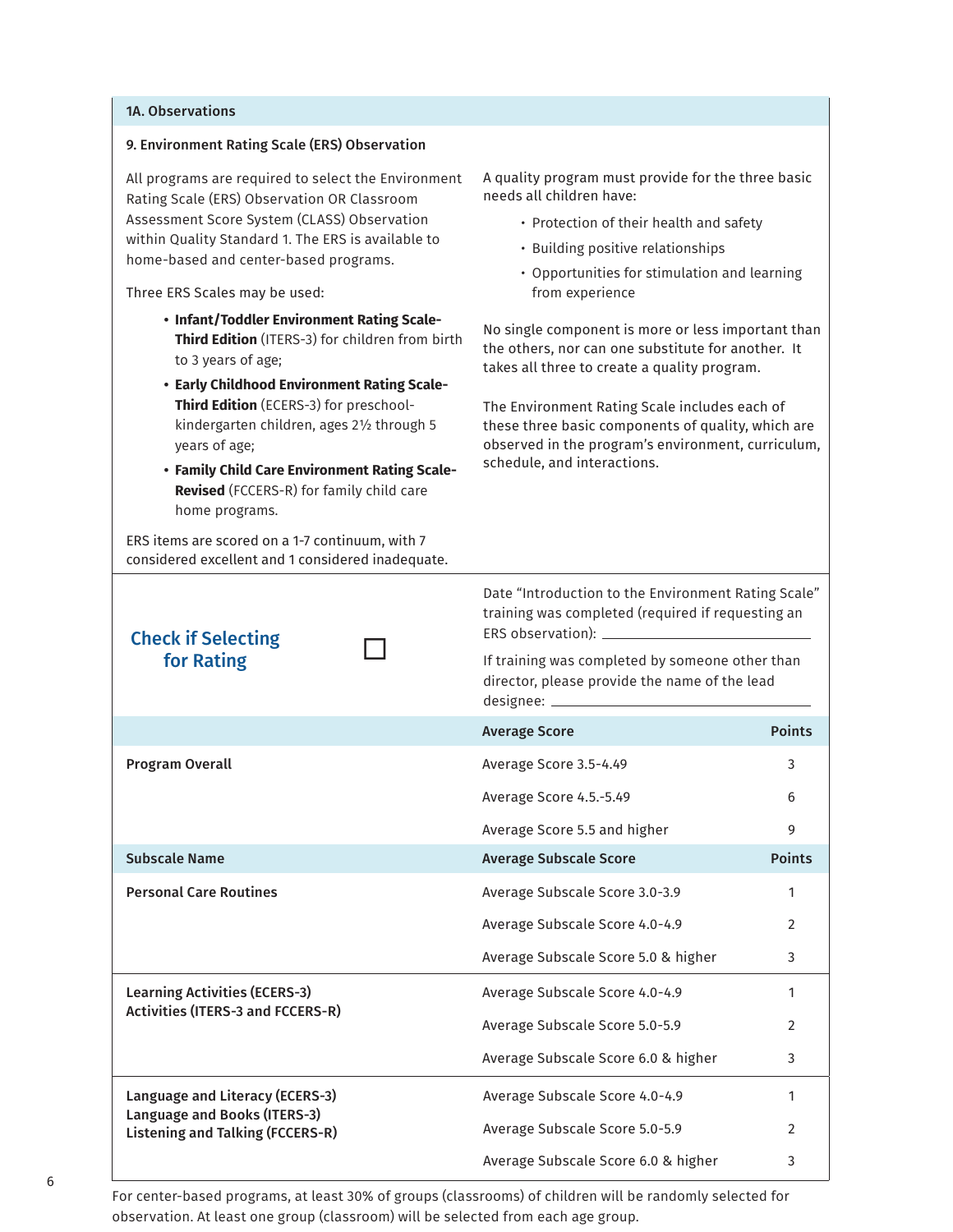#### 1A. Observations

### 10. Classroom Assessment Scoring System (CLASS) All programs are required to select the Environment Rating Scale (ERS) Observation OR Classroom Assessment Score System (CLASS) Observation within Quality Standard 1. CLASS is available only to center-based programs. Three CLASS observation tools may be used: • CLASS Infant

- CLASS Toddler
- CLASS Prekindergarten (Pre-K)

CLASS items are scored on a 1-7 continuum with 6-7 considered high, 3-5 medium, and 1-2 low.

CLASS measures the quality of interactions between teachers and children. In preschool, more effective teacher-child interactions may be associated with higher scored in vocabulary and math, which are key skills for children about to enter kindergarten. More effective interactions may be associated with gains in social competence and fewer behavior problems.

| <b>Check if Selecting</b><br>for Rating                                              |  | Date "Introduction to the CLASS" training was<br>completed (required if requesting a CLASS<br>observation): which is a series of the series of the series of the series of the series of the series of the series of the series of the series of the series of the series of the series of the series of the series of the s |                |  |  |
|--------------------------------------------------------------------------------------|--|------------------------------------------------------------------------------------------------------------------------------------------------------------------------------------------------------------------------------------------------------------------------------------------------------------------------------|----------------|--|--|
|                                                                                      |  | If training was completed by someone other than<br>director, please provide the name of the lead                                                                                                                                                                                                                             |                |  |  |
|                                                                                      |  | <b>Average Score</b>                                                                                                                                                                                                                                                                                                         | <b>Points</b>  |  |  |
| Program Overall                                                                      |  | Average Score 3.5-4.9                                                                                                                                                                                                                                                                                                        | 3              |  |  |
|                                                                                      |  | Average Score 5.0-5.9                                                                                                                                                                                                                                                                                                        | 6              |  |  |
|                                                                                      |  | Average Score 6.0 and higher                                                                                                                                                                                                                                                                                                 | 9              |  |  |
| <b>CLASS Domains</b>                                                                 |  | <b>Average Domain Score</b>                                                                                                                                                                                                                                                                                                  | <b>Points</b>  |  |  |
| <b>Engaged Support for Learning (Toddler)</b><br><b>Instructional Support (PreK)</b> |  | Average Score 2.0-3.4                                                                                                                                                                                                                                                                                                        | 1              |  |  |
|                                                                                      |  | Average Score 3.5-4.9                                                                                                                                                                                                                                                                                                        | $\overline{2}$ |  |  |
|                                                                                      |  | Average Score 5.0 & higher                                                                                                                                                                                                                                                                                                   | 3              |  |  |
| <b>Responsive Caregiving (Infant)</b>                                                |  | Average Score 4.0-4.9                                                                                                                                                                                                                                                                                                        | 1              |  |  |
| <b>Emotional and Behavioral Support (Toddler)</b><br><b>Emotional Support (PreK)</b> |  | Average Score 5.0-5.9                                                                                                                                                                                                                                                                                                        | $\overline{2}$ |  |  |
|                                                                                      |  | Average Score 6.0 & higher                                                                                                                                                                                                                                                                                                   | 3              |  |  |
| <b>Classroom Organization (PreK)</b>                                                 |  | Average Score 4.0-4.9                                                                                                                                                                                                                                                                                                        | 1              |  |  |
|                                                                                      |  | Average Score 5.0-5.9                                                                                                                                                                                                                                                                                                        | $\overline{2}$ |  |  |
|                                                                                      |  | Average Score 6.0 & higher                                                                                                                                                                                                                                                                                                   | 3              |  |  |

For center-based programs, at least 30% of groups (classrooms) of children will be randomly selected for observation. At least one group (classroom) will be selected from each age group.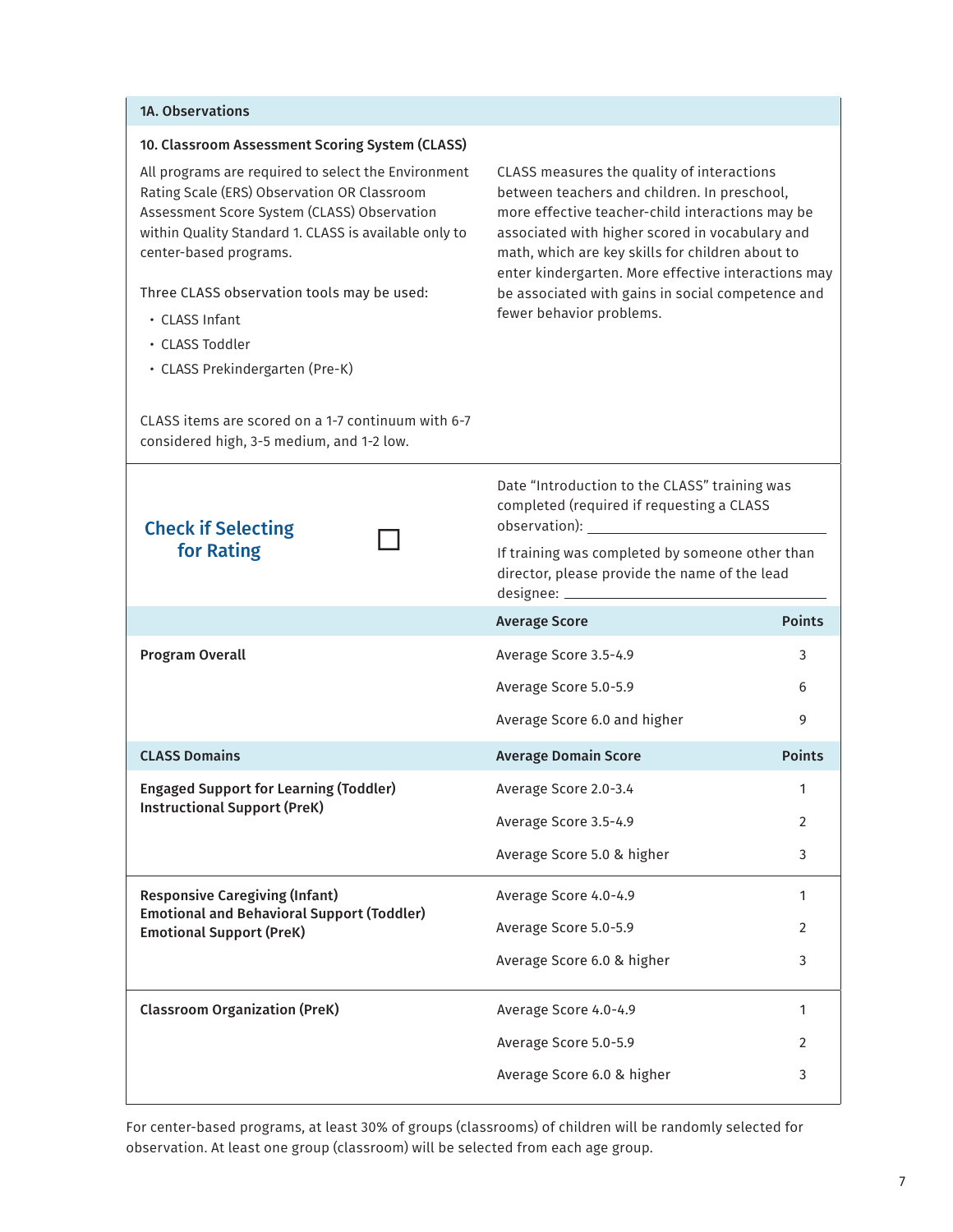#### 1A. Observations (Go NAP SACC)

#### 11. Go NAP SACC Post Self-Assessment Results

Childhood obesity has become an important issue in early childhood. Go NAP SACC is intended to help early care and education programs develop quality practices that will prevent childhood obesity. Obese children may experience immediate health consequences, which can lead to weight-related health problems in adulthood.

Health, nutrition, and physical activity help promote health and learning in young children.

| <b>Score</b>         | <b>Points</b>                              |
|----------------------|--------------------------------------------|
| 7-11 Best Practices  | 1                                          |
| 12-15 Best Practices | 2                                          |
| 16-23 Best Practices | 3                                          |
| 13-22 Best Practices | 1                                          |
| 23-31 Best Practices | $\mathcal{P}$                              |
| 32-45 Best Practices | 3                                          |
| 16-27 Best Practices |                                            |
| 28-38 Best Practices | 2                                          |
| 39-54 Best Practices | 3                                          |
|                      | Date "Go NAP SACC" training was completed: |

Before programs are eligible to complete the Go NAP SACC Post Self-Assessment, the program lead designee must attend the Go NAP SACC Training and complete an Action Planning document based upon the Go NAP SACC Pre Self-Assessment. Subsequent re-rating may require an additional Post Self-Assessment. Contact your NAP SACC trainer for more information and guidance.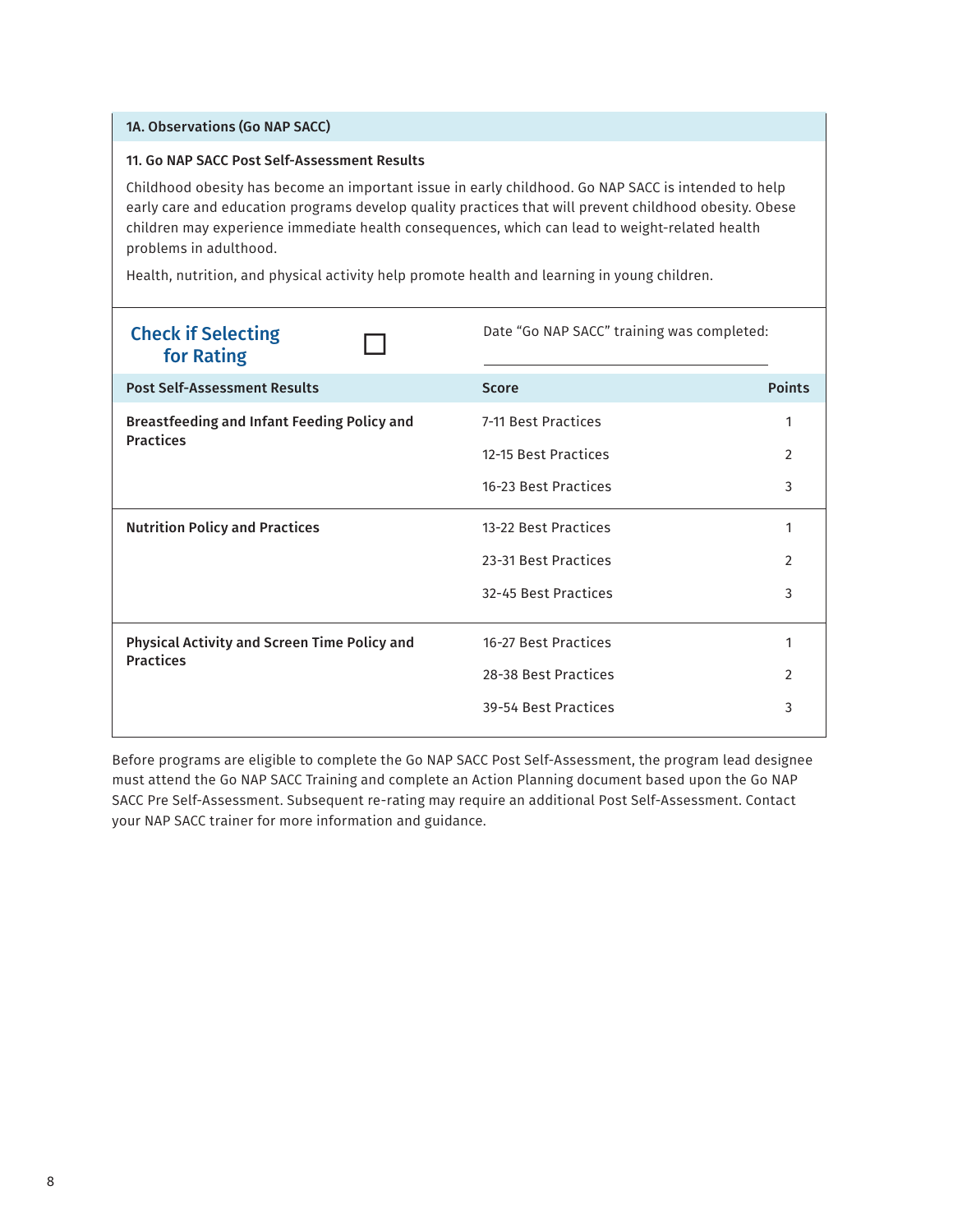| <b>Quality Indicator</b>                                                                                                                                    | <b>Evidence</b>                                                                                                                                                                                                                                       | <b>Points</b>  | <b>Ready</b><br>for<br><b>Rating</b> | <b>List Location of</b><br>evidence |
|-------------------------------------------------------------------------------------------------------------------------------------------------------------|-------------------------------------------------------------------------------------------------------------------------------------------------------------------------------------------------------------------------------------------------------|----------------|--------------------------------------|-------------------------------------|
| 1B. Curriculum Learning and Staff Supports                                                                                                                  |                                                                                                                                                                                                                                                       |                |                                      |                                     |
| 1. Utilizes an evidence-<br>based/developmentally<br>appropriate curriculum.                                                                                | Program uses one<br>of the curricla<br>found to align<br>with ELGS on the<br>Step Up to Quality<br>website or will<br>need to complete<br>the Curriculum<br>Alignment form<br>and have received<br>NDE confirmation<br>that the<br>curriculum aligns. | $\overline{2}$ |                                      |                                     |
| 2. Curriculum aligns with the<br>Nebraska Early Learning<br><b>Guidelines (Curriculum</b><br>Alignment tool completed if<br>applicable.)                    | See above.                                                                                                                                                                                                                                            | 2              |                                      |                                     |
| 3. Lead teaching staff or<br><b>Family Child Care Home</b><br>owner has been trained on<br>the program curriculum.                                          | Copies of training<br>certificates<br>on curriculum<br>training for lead<br>teaching staff.                                                                                                                                                           | $\overline{2}$ |                                      |                                     |
| 4. Lead teaching staff or<br><b>Family Child Care Home</b><br>owner complete the<br>Nebraska Early Learning<br><b>Guidelines Domain training</b><br>series. | Copies of training<br>certificates<br>on Nebraska<br><b>Early Learning</b><br>Guidelines<br>Domain training<br>series for lead<br>teaching staff.                                                                                                     | $\overline{2}$ |                                      |                                     |
| 5. Program provides<br>a curriculum that<br>incorporated nutrition<br>and/or physical activity<br>for children.                                             | Program uses<br>one of the<br>curricula found<br>to align with<br>physical activity<br>and nutrition<br>or complete<br>and submit<br>the Curriculum<br>Alginment form.                                                                                | $\overline{2}$ |                                      |                                     |

A list of aligned curriculum is available on the Step Up to Quality website.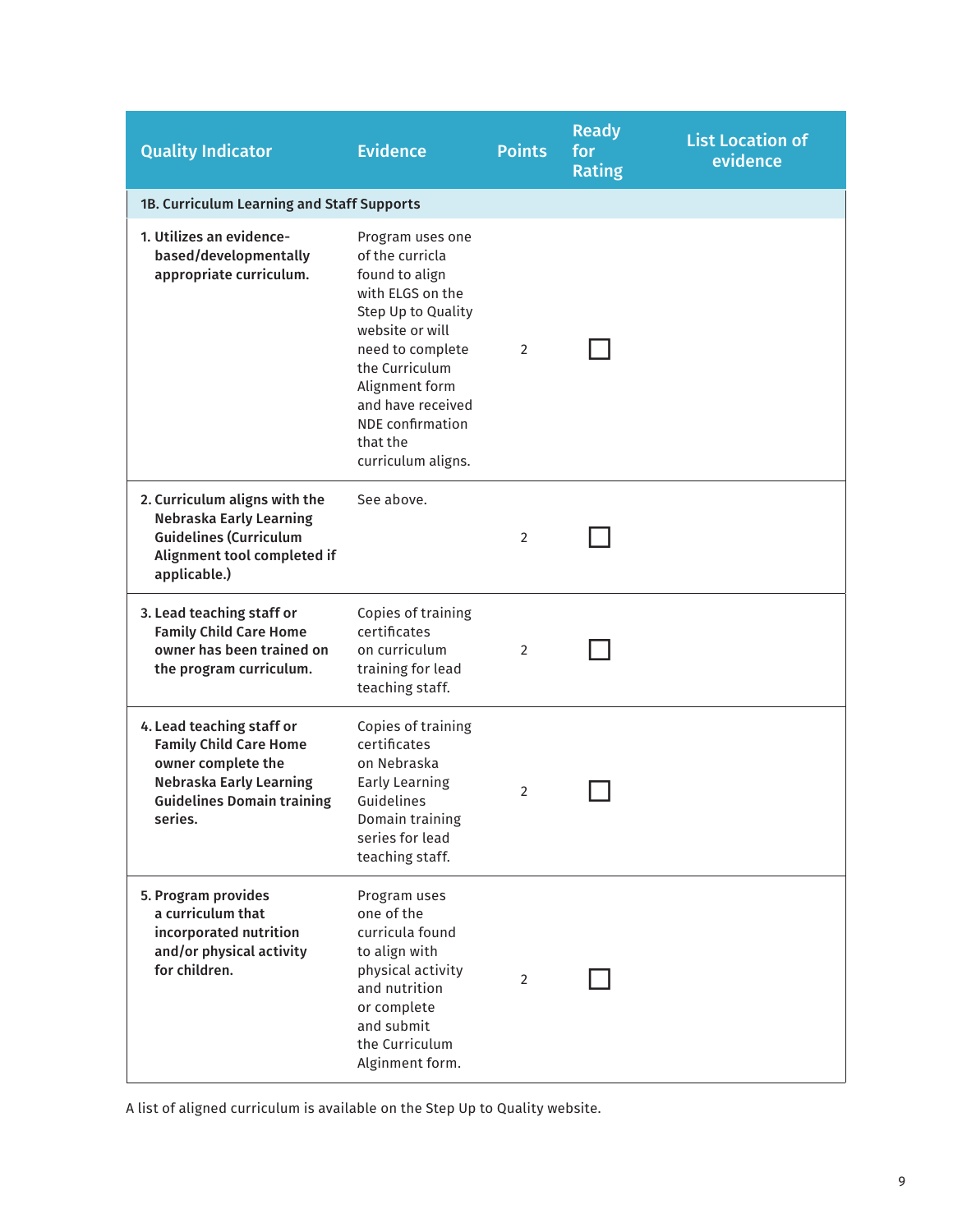# **QUALITY STANDARD 2: CHILD OUTCOMES** (9 Points)

| <b>Quality Indicator</b>                                                                                                                                                                               | <b>Evidence</b>                                                                                                                                                                                      | <b>Points</b>  | <b>Ready</b><br>for<br><b>Rating</b> | <b>List Location of</b><br>evidence |
|--------------------------------------------------------------------------------------------------------------------------------------------------------------------------------------------------------|------------------------------------------------------------------------------------------------------------------------------------------------------------------------------------------------------|----------------|--------------------------------------|-------------------------------------|
| 1. Developmental<br><b>Screening is conducted</b><br>within 90 days of child's<br>enrollment and results<br>are shared with families.                                                                  | Records show child's<br>name, date of enrollment,<br>date of developmental<br>screening and explanation<br>of developmental screening<br>instrument used.                                            | 1              |                                      |                                     |
| 2. Ongoing assessment<br>of children's strengths<br>and needs aligned with<br>the Nebraska Early<br><b>Learning Guidelines are</b><br>conducted to develop<br>plans to monitor<br>children's progress. | Examples include: Child<br>portfolio, work sampling<br>assessments, authentic<br>assessments. Program<br>should be prepared to<br>explain how they assess<br>children's learning and<br>development. | $\overline{2}$ |                                      |                                     |
| 3. Periodic review and use<br>of child assessment data<br>for continuous program<br>improvement.                                                                                                       | Program has examples<br>of how data was used<br>to determine if children<br>were meeting widely held<br>expectations. If not, what<br>changes would be made to<br>improve children's learning.       | 2              |                                      |                                     |
| 4. Share individualized<br>child data from ongoing<br>assessments with<br>families.                                                                                                                    | Program has examples of<br>child data and can describe<br>how it is shared with<br>families.                                                                                                         | 1              |                                      |                                     |
| 5. Evidence of family<br>involvement in the<br>development of<br>transition plans for<br>individual children.                                                                                          | Program has written<br>description of how families<br>are informed when a child<br>will change classrooms.                                                                                           | 1              |                                      |                                     |
| 6. Procedure in place to<br>meet with community<br>service providers for<br>IFSP and/or IEP planning<br>for children with special<br>needs.                                                            | Program has written policy<br>on the importance of being<br>part of the team when<br>serving children with special<br>needs and the program<br>includes children with<br>special needs.              | 1              |                                      |                                     |
| 7. Staff participate in IFSP<br>and IEP planning for<br>children with special<br>needs.                                                                                                                | Program has minutes or<br>plans from IFSP and IEP<br>planning meetings related to<br>children in the program.                                                                                        | 1              |                                      |                                     |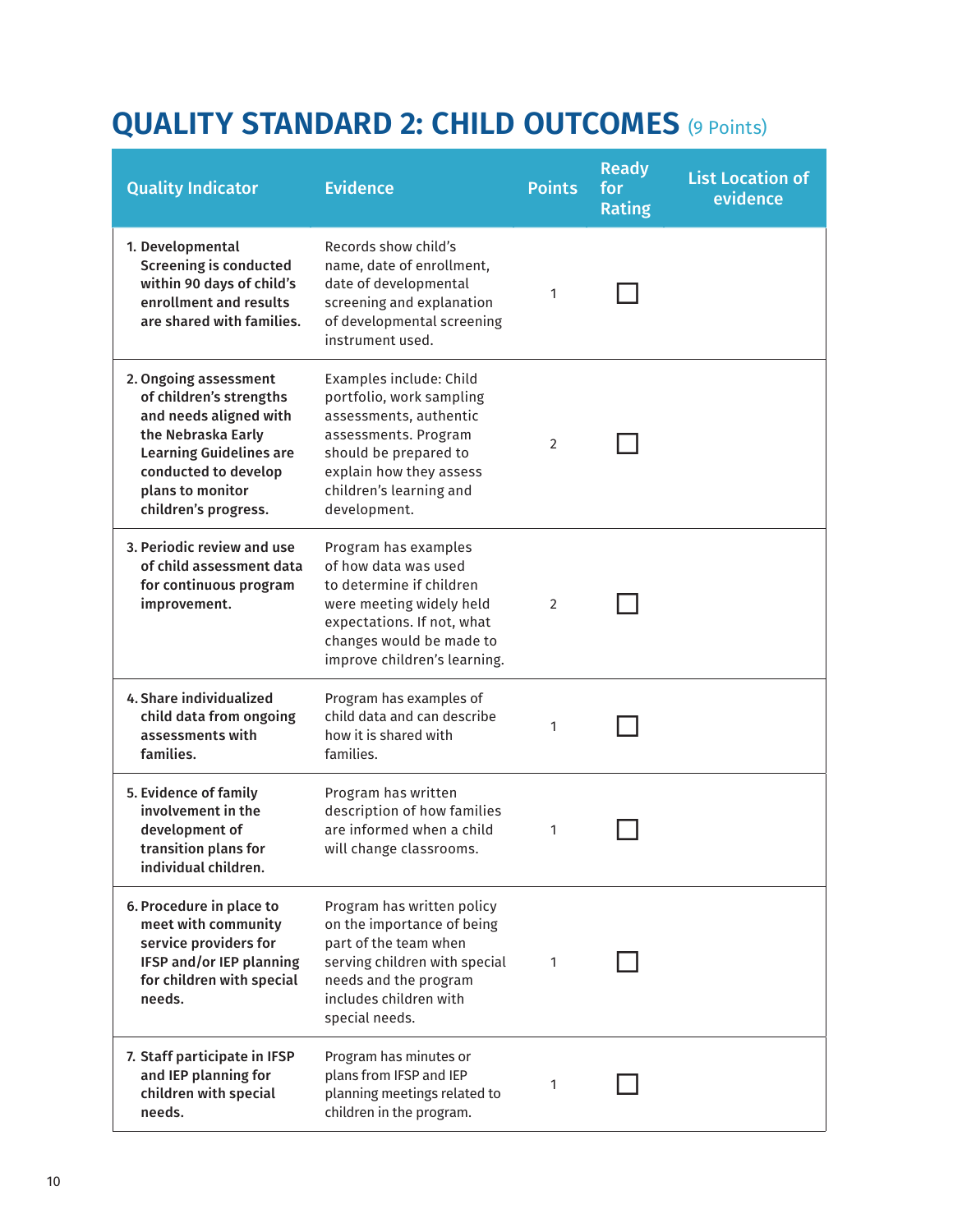# **QUALITY STANDARD 3: PROFESSIONAL DEVELOPMENT AND TRAINING** (11 Points)

| <b>Quality Indicator</b>                                                                               | <b>Evidence</b>                                                                                                                               | <b>Points</b>  | <b>Ready for Rating</b> |
|--------------------------------------------------------------------------------------------------------|-----------------------------------------------------------------------------------------------------------------------------------------------|----------------|-------------------------|
|                                                                                                        | 1A. Center Director/Family Child Care Home II Primary Provider<br>Select only the one option which describes your highest level of education. |                |                         |
| CDA or one-year certificate/<br>diploma related to ECE<br>from community college or<br>higher*         | Official certificate/diploma, and/<br>or official transcripts as applicable,<br>available for review                                          | 1              |                         |
| Has at least 20 semester<br>credit hours in early<br>childhood education                               | Official certificate/diploma, and/<br>or official transcripts as applicable,<br>available for review                                          | 1              |                         |
| AA/AAS in ECE or related<br>field*                                                                     | Official certificate/diploma, and/<br>or official transcripts as applicable,<br>available for review                                          | $\overline{2}$ |                         |
| BA in ECE or related field*                                                                            | Official certificate/diploma, and/<br>or official transcripts as applicable,<br>available for review                                          | 3              |                         |
| MA in ECE or related field*                                                                            | Official certificate/diploma, and/<br>or official transcripts as applicable,<br>available for review                                          | $\overline{4}$ |                         |
| Select one of the following four options.                                                              | 1B. Center: Designated Lead Teaching Staff (at least one staff person per classroom must be designated as lead)                               |                |                         |
| 25% have CDA or one-year<br>certificate/diploma related<br>to ECE from community<br>college or higher* | Official certificate/diploma, and/<br>or official transcripts as applicable,<br>available for review                                          | 1              |                         |
| 25% have at least 20<br>semester credit hours in<br>early childhood education                          | Official certificate/diploma, and/<br>or official transcripts as applicable,<br>available for review                                          |                |                         |
| 25% have AA/AAS or higher<br>in ECE or related field*                                                  | Official certificate/diploma, and/<br>or official transcripts as applicable,<br>available for review                                          | 2              |                         |
| 25% have BA or higher in ECE<br>or related field*                                                      | Official certificate/diploma, and/<br>or official transcripts as applicable,<br>available for review                                          | 3              |                         |

**\*Note:** Related fields are Elementary Education, Early Childhood Special Education, Curriculum and Instruction, Social Work, Nursing, Psychology, Human Development & the Family, Family & Consumer Science, Youth Development, Mental Health/Counseling. *Family Child Care Home II programs will be scored as center-based programs for this Quality Standard section due to having more than one staff member.*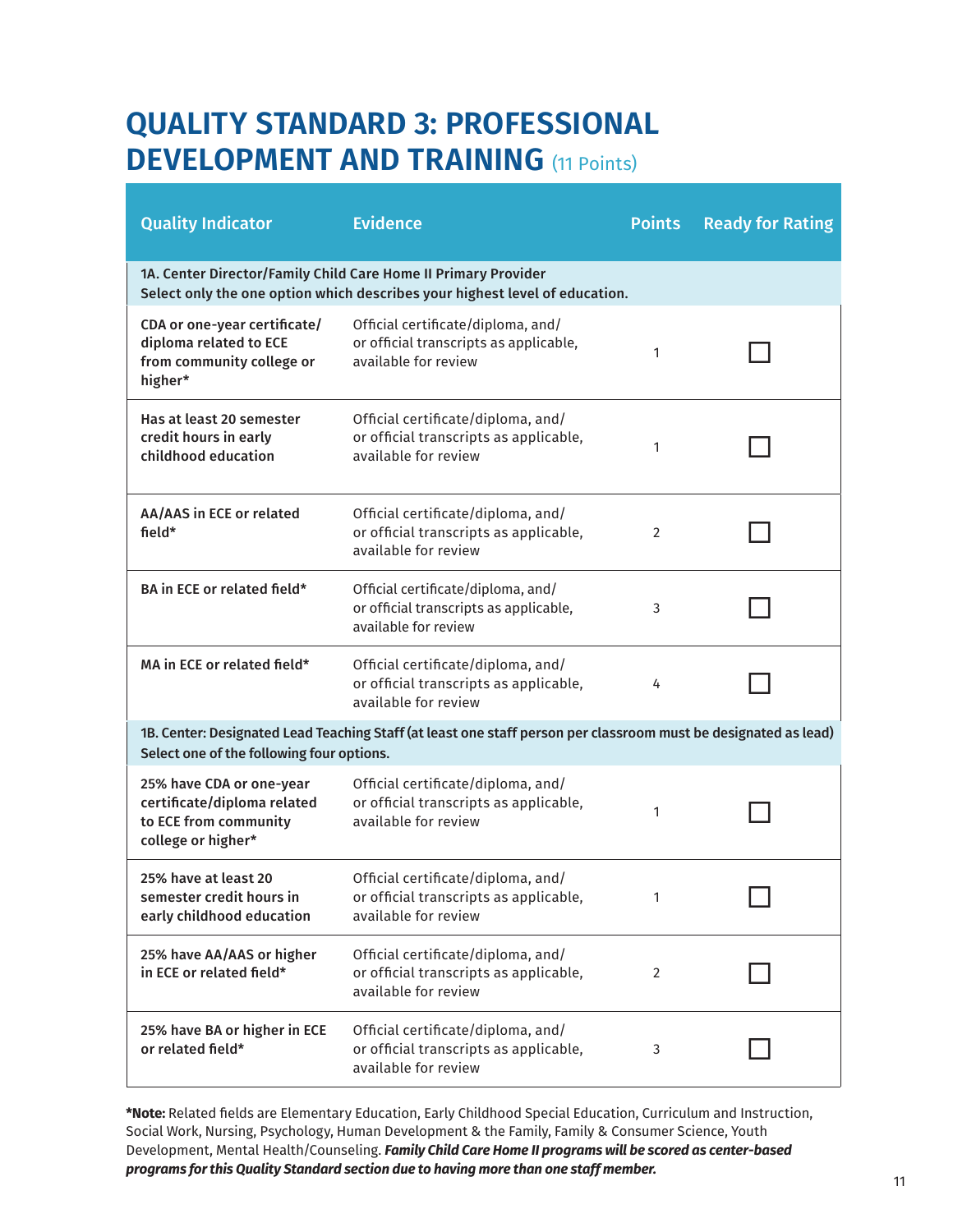| <b>Quality Indicator</b>                                                                                | <b>Evidence</b>                                                                                      | <b>Points</b>  | <b>Ready for Rating</b> |
|---------------------------------------------------------------------------------------------------------|------------------------------------------------------------------------------------------------------|----------------|-------------------------|
| Select one of the following four options.                                                               | 1C. Center: All Other Teaching Staff (assistants and aides), and Family Child Care Home II staff     |                |                         |
| 25% have CDA or one-year<br>certificate/ diploma related<br>to ECE from community<br>college or higher* | Official certificate/diploma, and/<br>or official transcripts as applicable,<br>available for review | 1              |                         |
| 25% have at least 20<br>semester credit hours in<br>early childhood education                           | Official certificate/diploma, and/<br>or official transcripts as applicable,<br>available for review | 1              |                         |
| 50% have CDA or one-year<br>certificate/ diploma related<br>to ECE from community<br>college or higher* | Official certificate/diploma, and/<br>or official transcripts as applicable,<br>available for review | $\overline{2}$ |                         |
| 25% have AA/AAS or higher<br>in ECE or related field*                                                   | Official certificate/diploma, and/<br>or official transcripts as applicable,<br>available for review | 3              |                         |
| 2. Family Child Care Home I Provider                                                                    | Select only the one option which describes your highest level of education.                          |                |                         |
| CDA or one-year certificate/<br>diploma related to ECE<br>from community college or<br>higher*          | Official certificate/diploma, and/<br>or official transcripts as applicable,<br>available for review | $\overline{2}$ |                         |
| FCCH provider has at least<br>20 semester credit hours in<br>early childhood education                  | Official certificate/diploma, and/<br>or official transcripts as applicable,<br>available for review | $\overline{2}$ |                         |
| AA /AAS in ECE or related<br>field*                                                                     | Official certificate/diploma, and/<br>or official transcripts as applicable,<br>available for review | 6              |                         |
| BA in ECE or related field*                                                                             | Official certificate/diploma, and/<br>or official transcripts as applicable,<br>available for review | 8              |                         |
| MA in ECE or related field*                                                                             | Official certificate/diploma, and/<br>or official transcripts as applicable,<br>available for review | 10             |                         |

**\*Note:** Related fields are Elementary Education, Early Childhood Special Education, Curriculum and Instruction, Social Work, Nursing, Psychology, Human Development & the Family, Family & Consumer Science, Youth Development, Mental Health/Counseling. *Family Child Care Home II programs will be scored as centerbased programs for this Quality Standard section due to having more than one staff member.*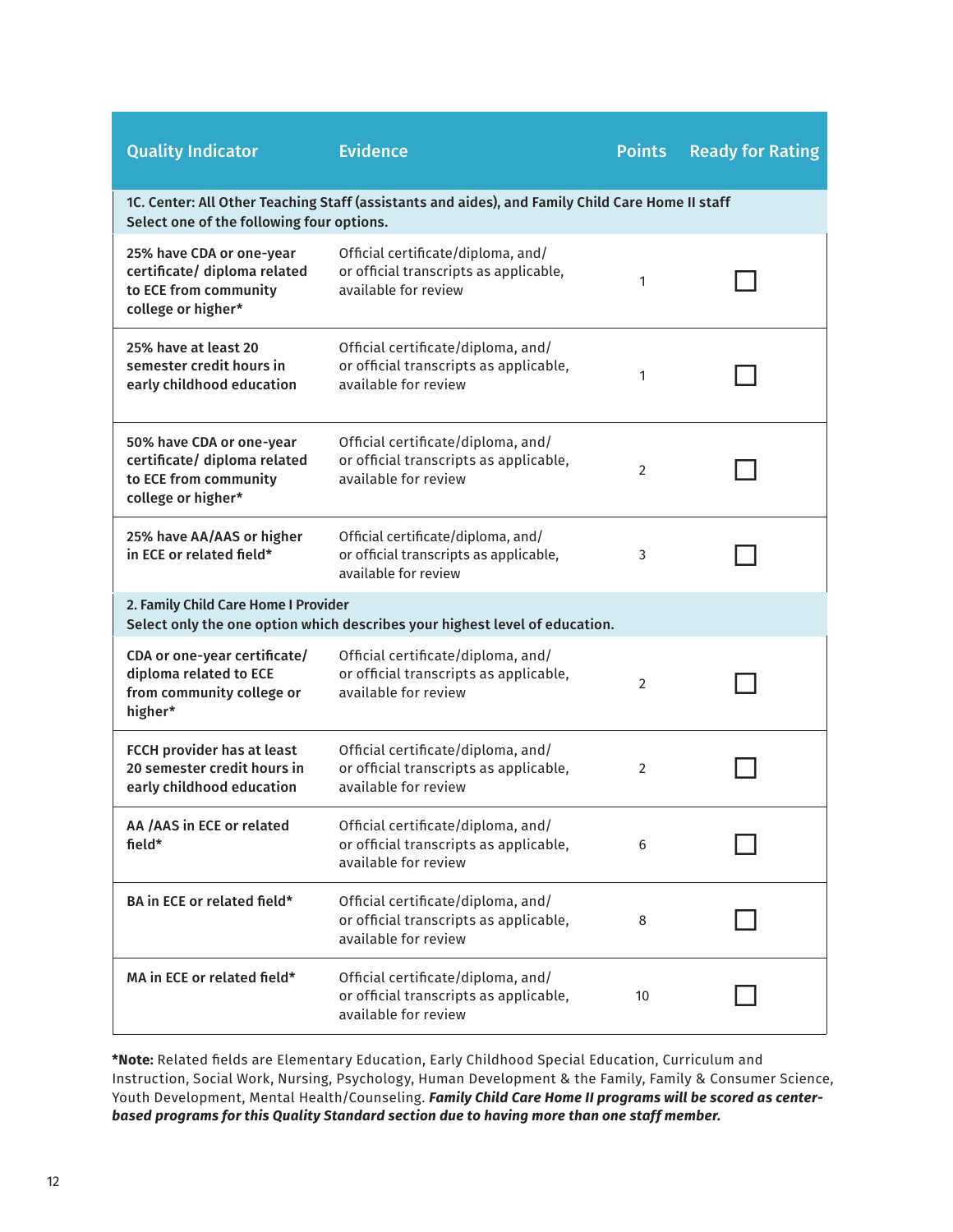| <b>Quality Indicator</b>                                                                                                                                                                     | <b>Evidence</b>                                                                                                                                                                                                                                                                                                                                                                                                                                                                                                                                                                                                                                                                                                                                                                                                                                                | <b>Points</b> | <b>Ready for Rating</b> |
|----------------------------------------------------------------------------------------------------------------------------------------------------------------------------------------------|----------------------------------------------------------------------------------------------------------------------------------------------------------------------------------------------------------------------------------------------------------------------------------------------------------------------------------------------------------------------------------------------------------------------------------------------------------------------------------------------------------------------------------------------------------------------------------------------------------------------------------------------------------------------------------------------------------------------------------------------------------------------------------------------------------------------------------------------------------------|---------------|-------------------------|
|                                                                                                                                                                                              | 3. Ongoing Professional Development (Both Center-Based and Family Child Care Homes)                                                                                                                                                                                                                                                                                                                                                                                                                                                                                                                                                                                                                                                                                                                                                                            |               |                         |
| All full-time administrative/<br>teaching staff have at least<br>24 clock hours of in-service<br>training within the past 12<br>months (or 3 semester credit<br>hours of college coursework) | In-service training must be approved<br>by the Early Childhood Training Center.<br>A minimum of 4 clock hours of the 24<br>clock hours should be in the area of<br>health and safety. The 3 semester<br>college credit hours must be related to<br>the employee's current role in the early<br>childhood program, or required for the<br>completion of a degree program in ECE<br>or a related field*.<br>Official transcripts will serve as<br>verification of semester credit hours.<br>In-service training certificates will serve<br>as verification of in-service training.<br>The past 12 months are counted back<br>from the date the Rating Readiness<br>Tool was submitted. In-service training<br>obtained from the time the Rating<br>Readiness Tool has been submitted to<br>the time the Rating Review site visit<br>occurs will also be counted. | 1             |                         |

**\*Note:** Related fields are Elementary Education, Early Childhood Special Education, Curriculum and Instruction, Social Work, Nursing, Psychology, Human Development & the Family, Family & Consumer Science, Youth Development, Mental Health/Counseling.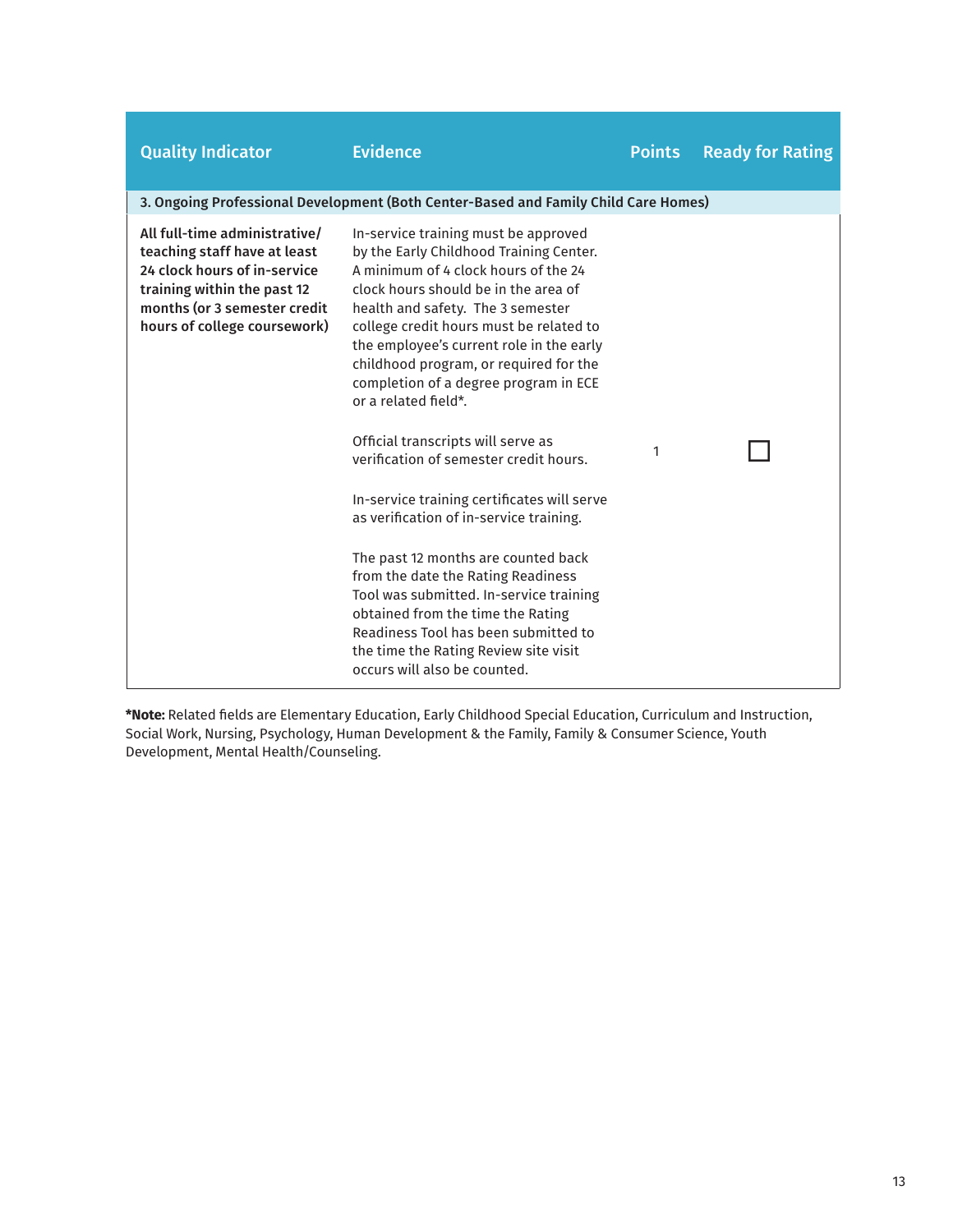# **QUALITY STANDARD 4: FAMILY ENGAGEMENT AND PARTNERSHIPS** (6 Points)

| <b>Quality Indicator</b>                                                                                                                                                                                                                                                                                                 | <b>Evidence</b>                                                                                                                                                                                                                                                     | <b>Points</b> | <b>Ready</b><br>for<br><b>Rating</b> | <b>List Location of</b><br>evidence |
|--------------------------------------------------------------------------------------------------------------------------------------------------------------------------------------------------------------------------------------------------------------------------------------------------------------------------|---------------------------------------------------------------------------------------------------------------------------------------------------------------------------------------------------------------------------------------------------------------------|---------------|--------------------------------------|-------------------------------------|
| 1. The program honors the<br>child's home language and<br>encourages home language<br>development by greeting<br><b>English language learning</b><br>(ELL) children and their<br>families in their home<br>language or using simple<br>phrases from a child's<br>home language in daily<br>communication with the child. | The program<br>provides an<br>overview of the<br>various cultures<br>and languages<br>of children in<br>the program.<br>Classrooms<br>have materials<br>that reflect the<br>various cultures<br>and languages of<br>the children and<br>families in the<br>program. | 1             |                                      |                                     |
| 2. The program provides<br>materials and resources in<br>a way that is accessible to<br>all families including ELL<br>families.                                                                                                                                                                                          | The program<br>utilizes<br>interpreters or<br>has materials<br>translated for<br>families if there<br>are children and<br>families whose<br>primary language<br>is other than<br>English.                                                                           | 1             |                                      |                                     |
| 3. The program informs<br>parents and children when<br>there will be a change in<br>teacher or a substitute<br>teacher, when a field trip is<br>planned, or when a child will<br>change classrooms.                                                                                                                      | Programs can<br>provide written<br>permission slips<br>from parents<br>about field trips,<br>programs have<br>polices about how<br>the program will<br>inform families<br>in the case of a<br>change in teacher,<br>or if there is a<br>substitute.                 | 1             |                                      |                                     |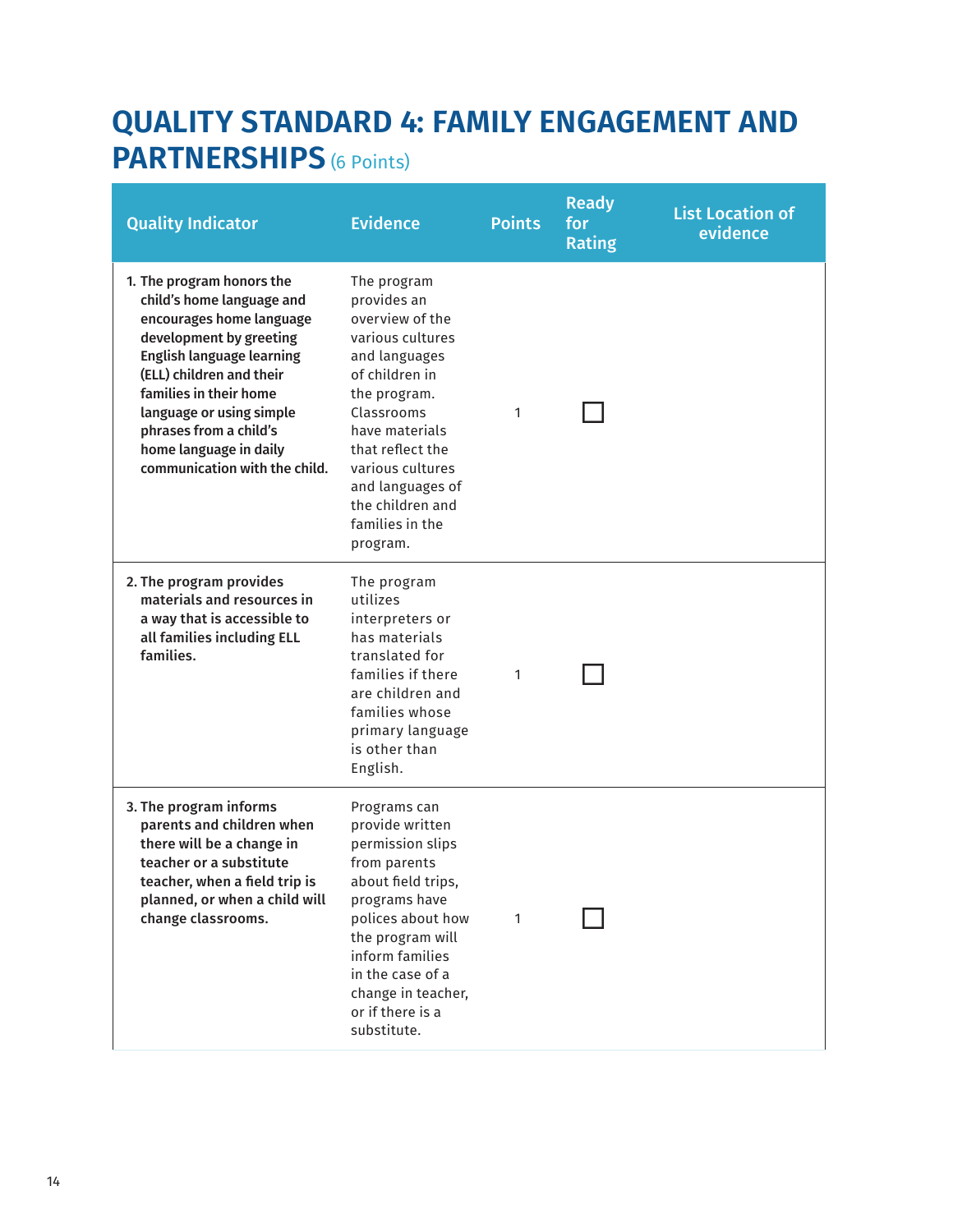| <b>Quality Indicator</b>                                                                                                        | <b>Evidence</b>                                                                                                                                                                                                                                                                                                             | <b>Points</b> | <b>Ready</b><br>for<br><b>Rating</b> | <b>List Location of</b><br>evidence |
|---------------------------------------------------------------------------------------------------------------------------------|-----------------------------------------------------------------------------------------------------------------------------------------------------------------------------------------------------------------------------------------------------------------------------------------------------------------------------|---------------|--------------------------------------|-------------------------------------|
| 4. The program has<br>communication strategies<br>for informing families about<br>their children's learning and<br>development. | The program<br>has policies and<br>procedures for<br>how parents<br>will be informed<br>about children's<br>learning and<br>development.<br>It might include<br>notes home to<br>the family, parent<br>nights, home<br>visits, or parent-<br>teacher nights.                                                                | 2             |                                      |                                     |
| 5. There is a defined procedure<br>for the family to provide<br>feedback to the program.                                        | The program<br>has a written<br>description of<br>how families<br>provide feedback<br>to the program<br>on what they like<br>and what can<br>be improved.<br>Program has<br>examples of<br>parent feedback<br>to the program<br>and can explain<br>how they have<br>improved the<br>program based<br>upon that<br>feedback. | 1             |                                      |                                     |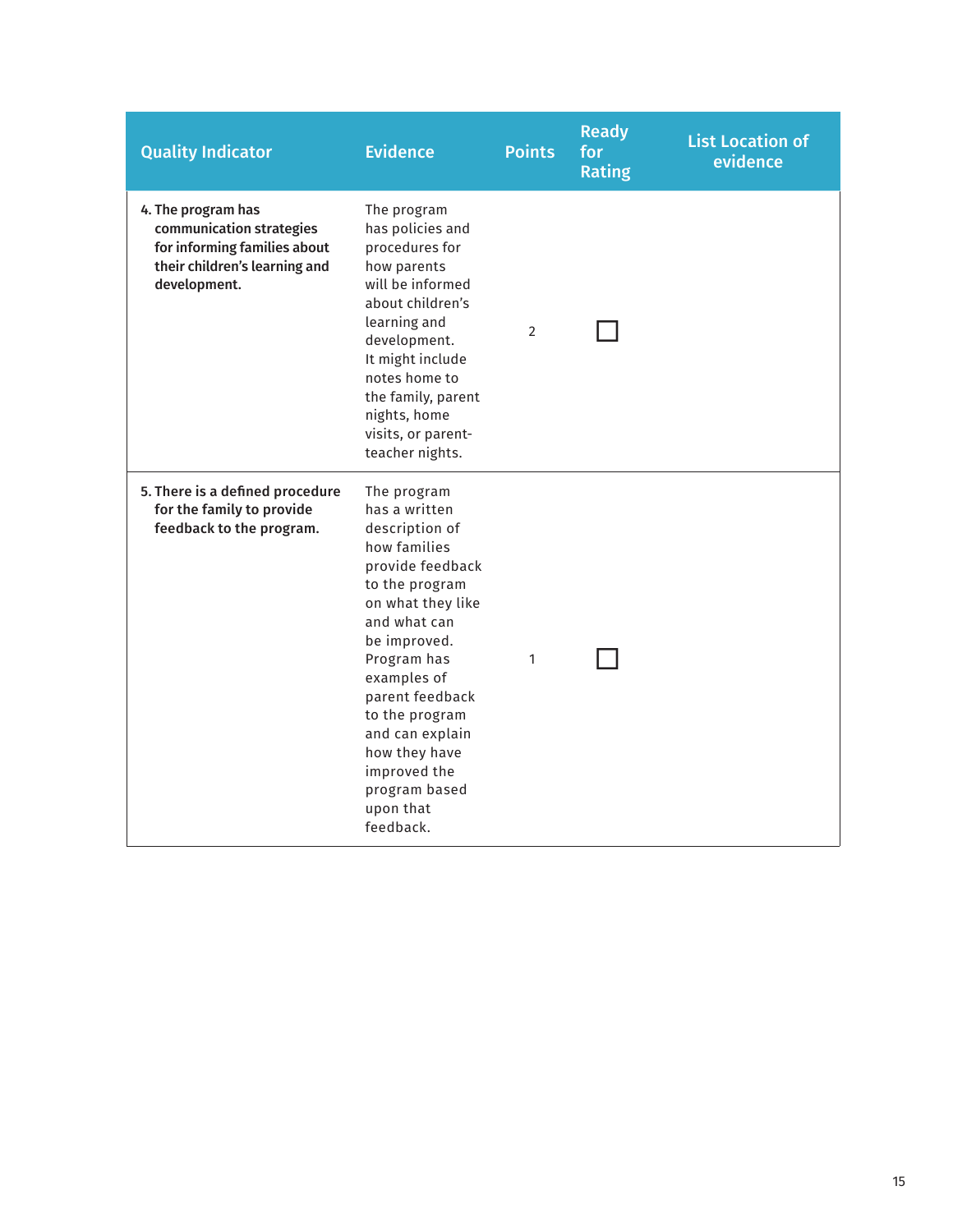# **QUALITY STANDARD 5: PROGAM ADMINISTRATION** (8 Points)

| <b>Quality Indicator</b>                                                                                                                                                                                                                                      | <b>Evidence</b>                                                                                                                                                                                                                                                   | <b>Points</b> | <b>Ready</b><br>for<br><b>Rating</b> | <b>List Location</b><br>of evidence |
|---------------------------------------------------------------------------------------------------------------------------------------------------------------------------------------------------------------------------------------------------------------|-------------------------------------------------------------------------------------------------------------------------------------------------------------------------------------------------------------------------------------------------------------------|---------------|--------------------------------------|-------------------------------------|
| 1. Center-Based Programs:<br>The program has procedures<br>for orienting new staff and<br>assistants to the program. The<br>program has a written staff<br>handbook.                                                                                          | The program has<br>documentation of dates staff<br>started, dates orientation<br>completed, and the various<br>components included in the<br>orientation. Staff handbook<br>is available for review.                                                              |               |                                      |                                     |
| <b>Family Child Care Programs:</b><br>The program has procedures<br>for orienting assistants and/<br>or substitutes to the program<br>including meeting children<br>and families before assuming<br>responsibilities.                                         | The program has<br>written procedures for<br>how assistants and/<br>or substitutes will be<br>oriented to the program.<br>Documentation of who was<br>oriented and what date the<br>orientation was completed.                                                    | 1             |                                      |                                     |
| 2. There are self-assessments<br>or appraisals of teaching<br>staff competencies and<br>professional development<br>plans for improving skills.                                                                                                               | The program has<br>completed performance<br>appraisals annually<br>and/or conducted<br>self-assessments<br>using Nebraska's<br>Core Competencies to<br>determine what knowledge<br>and skills need to develop.<br>Professional development<br>plans are in place. | 1             |                                      |                                     |
| 3. Center-Based Programs:<br>A written salary scale or a<br>plan for compensation of all<br>teaching staff, substitutes,<br>and assistants in the program<br>is defined and implemented<br>taking into account staff<br>education and years of<br>experience. | The program has a salary<br>scale that accounts for<br>staff's education, training,<br>and years of experience.                                                                                                                                                   | 1             |                                      |                                     |
| <b>Family Child Care Programs:</b><br>A plan for compensation of<br>owners, substitutes, and<br>assistants working in the<br>family child care home is<br>defined and implemented<br>taking into account staff<br>education and years of<br>experience.       | The program has written<br>documentation of how<br>they set rates based<br>upon costs and to ensure<br>that the provider is fairly<br>compensated based upon<br>their education and years<br>of experience.                                                       |               |                                      |                                     |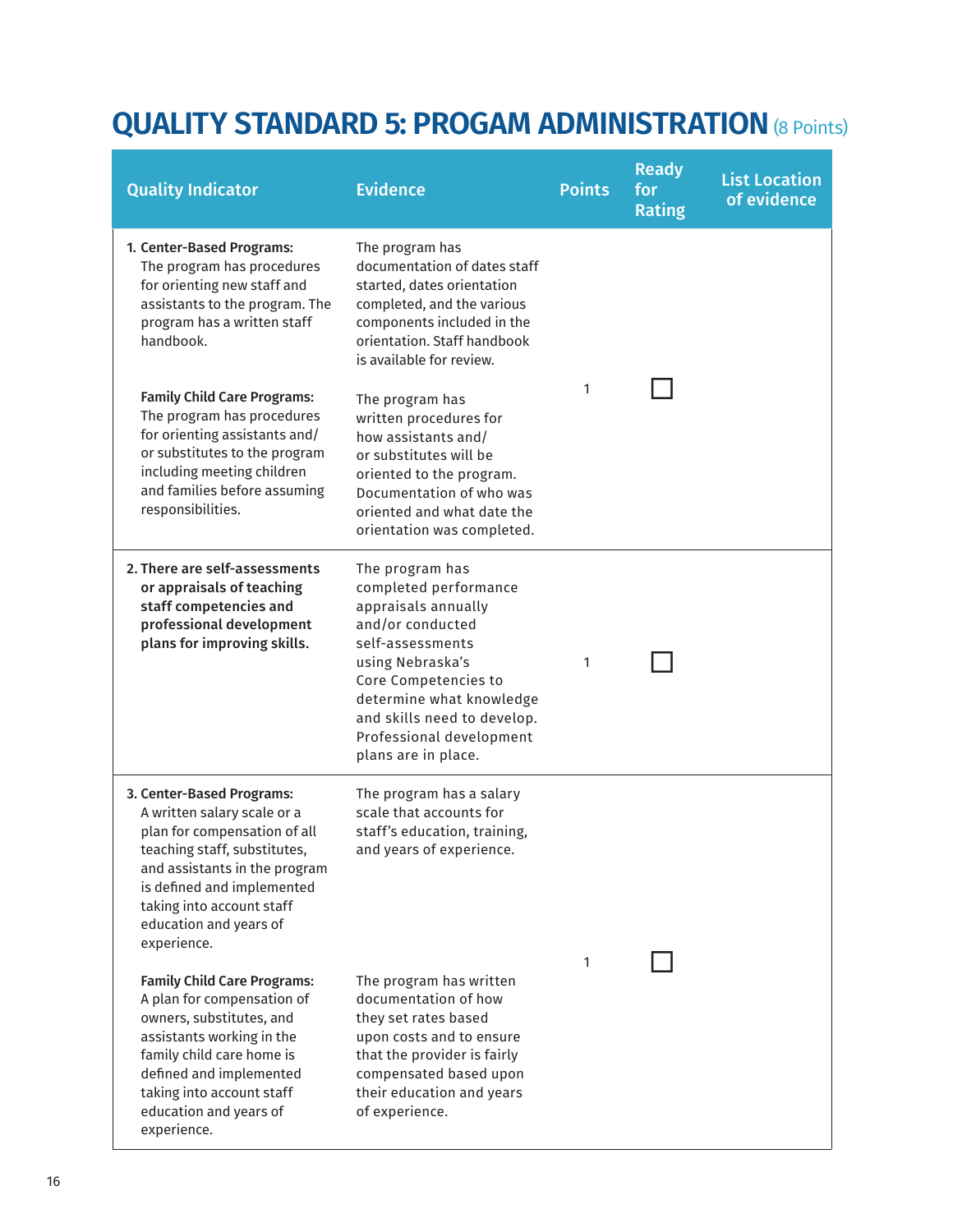| <b>Quality Indicator</b>                                                                                                                                                       | <b>Evidence</b>                                                                                                                                                                                     | <b>Points</b> | <b>Ready</b><br>for<br><b>Rating</b> | <b>List Location</b><br>of evidence |
|--------------------------------------------------------------------------------------------------------------------------------------------------------------------------------|-----------------------------------------------------------------------------------------------------------------------------------------------------------------------------------------------------|---------------|--------------------------------------|-------------------------------------|
| 4. The program has a budget that<br>projects income and expenses<br>annually.                                                                                                  | A written annual budget<br>is developed that shows<br>income and anticipated<br>expenses.                                                                                                           | 1             |                                      |                                     |
| 5. The program reports income<br>to the IRS and claims expenses<br>related to the program.                                                                                     | The program can provide<br>copies of their previous<br>year's tax return or<br>spreadsheets.                                                                                                        | 1             |                                      |                                     |
| 6. The program has records to<br>keep track of income and<br>expenses.                                                                                                         | The program has written<br>records or computer<br>spreadsheets that show<br>income and expenses for<br>the program as compared<br>with the annual budget.                                           | 1             |                                      |                                     |
| 7. The program has a written<br>agreement with families for<br>hours of operation, days<br>the program is closed, fees,<br>and a fee payment schedule,<br>including late fees. | The program can provide a<br>signed agreement with the<br>parents that reflects the<br>parent has been informed<br>of fees, closing time, closing<br>days, and any additional<br>fees or late fees. | 1             |                                      |                                     |
| 8. The program participates in<br>the Child and Adult Care Food<br>Program.                                                                                                    | The program can provide<br>documentation of the forms<br>submitted to participate<br>in the Child and Adult Care<br>Food Program.                                                                   | 1             |                                      |                                     |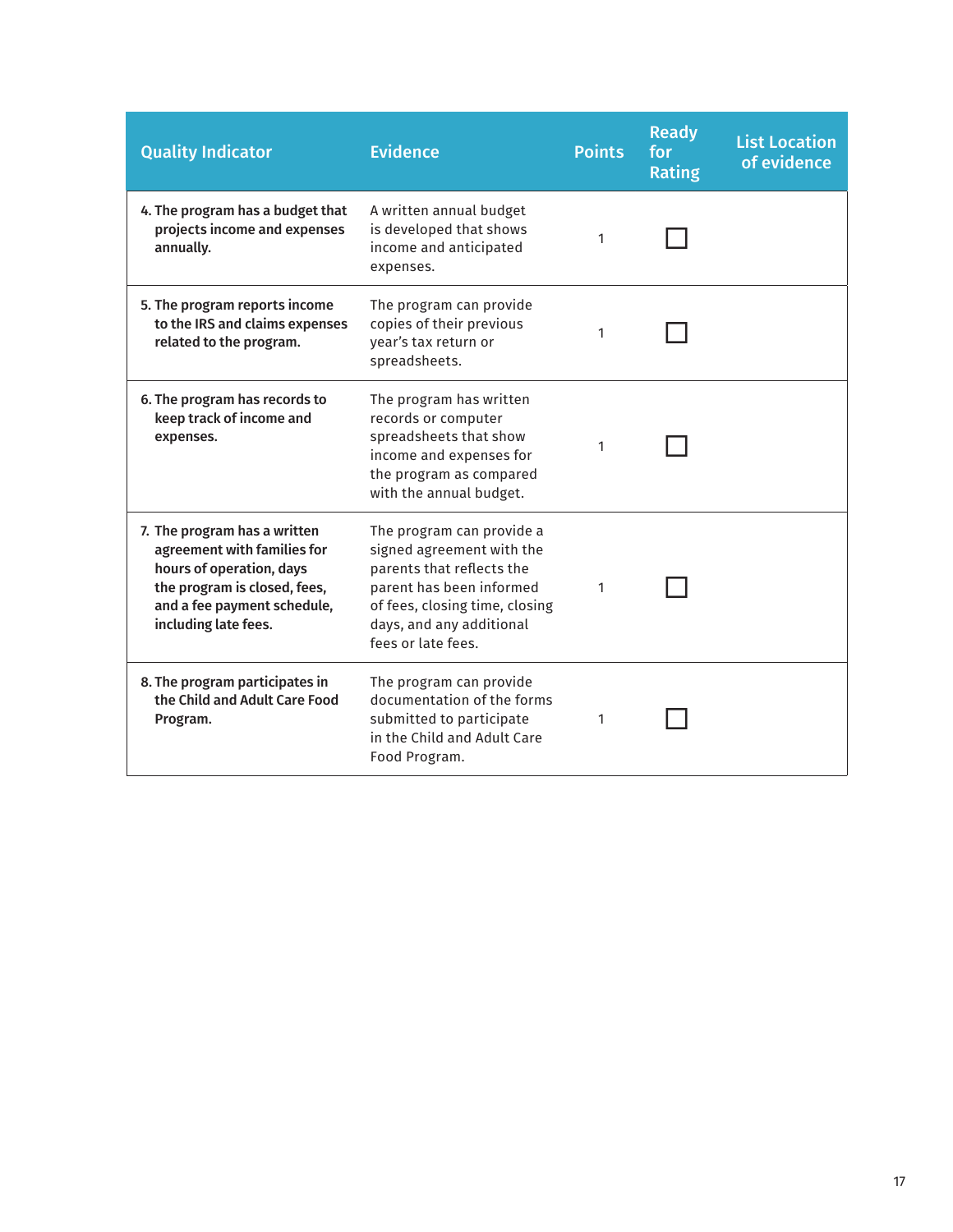# **ON-SITE ERS AND/OR CLASS OBSERVATION**

Step Up to Quality staff will use this information to schedule the on-site observation(s) and review.

### Check the category that best describes your program:

| Full Day Program (6 hours or more) |          | Part Day (Less than 6 hours)       |  |
|------------------------------------|----------|------------------------------------|--|
| Full Day, Full Year                | 24 Hours | Part Year (Example: August to May) |  |

## Classroom Information (Center-Based Programs Only)

| <b>Name of</b><br><b>Classroom</b> | Age of children<br>in classroom | #of children<br>enrolled in<br>classroom | <b>Name (first</b><br>and last)<br>of teacher(s)<br>assigned to<br>classroom | <b>Name (first and</b><br>last) of Lead<br>teacher for<br>classroom |
|------------------------------------|---------------------------------|------------------------------------------|------------------------------------------------------------------------------|---------------------------------------------------------------------|
|                                    |                                 |                                          |                                                                              |                                                                     |
|                                    |                                 |                                          |                                                                              |                                                                     |
|                                    |                                 |                                          |                                                                              |                                                                     |
|                                    |                                 |                                          |                                                                              |                                                                     |
|                                    |                                 |                                          |                                                                              |                                                                     |
|                                    |                                 |                                          |                                                                              |                                                                     |
|                                    |                                 |                                          |                                                                              |                                                                     |
|                                    |                                 |                                          |                                                                              |                                                                     |
|                                    |                                 |                                          |                                                                              |                                                                     |
|                                    |                                 |                                          |                                                                              |                                                                     |
| <b>Total Number of Classrooms:</b> |                                 |                                          | <b>Total Number of Children Enrolled:</b>                                    |                                                                     |

### Hours of Operation:

| <b>Sunday:</b>    | Start Time        | End Time $\_\_\_\_\_\_\_\_\_\$   | Not Open ______ |
|-------------------|-------------------|----------------------------------|-----------------|
| <b>Monday:</b>    | Start Time ______ | End Time $\_\_\_\_\_\_\_\_\$     | Not Open        |
| Tuesday:          | Start Time ______ | End Time $\_\_\_\_\_\_\_\_\_\$   | Not Open        |
| <b>Wednesday:</b> | Start Time ______ | End Time                         | Not Open        |
| Thursday:         | Start Time ______ | End Time $\_\_\_\_\_\_\_\_\_\$   | Not Open        |
| Friday:           | Start Time ______ | End Time $\_\_\_\_\_\_\_\_\_\_\$ | Not Open        |
| Saturday:         | Start Time ______ | End Time $\_\_\_\_\_\_\_\_\_\$   | Not Open        |